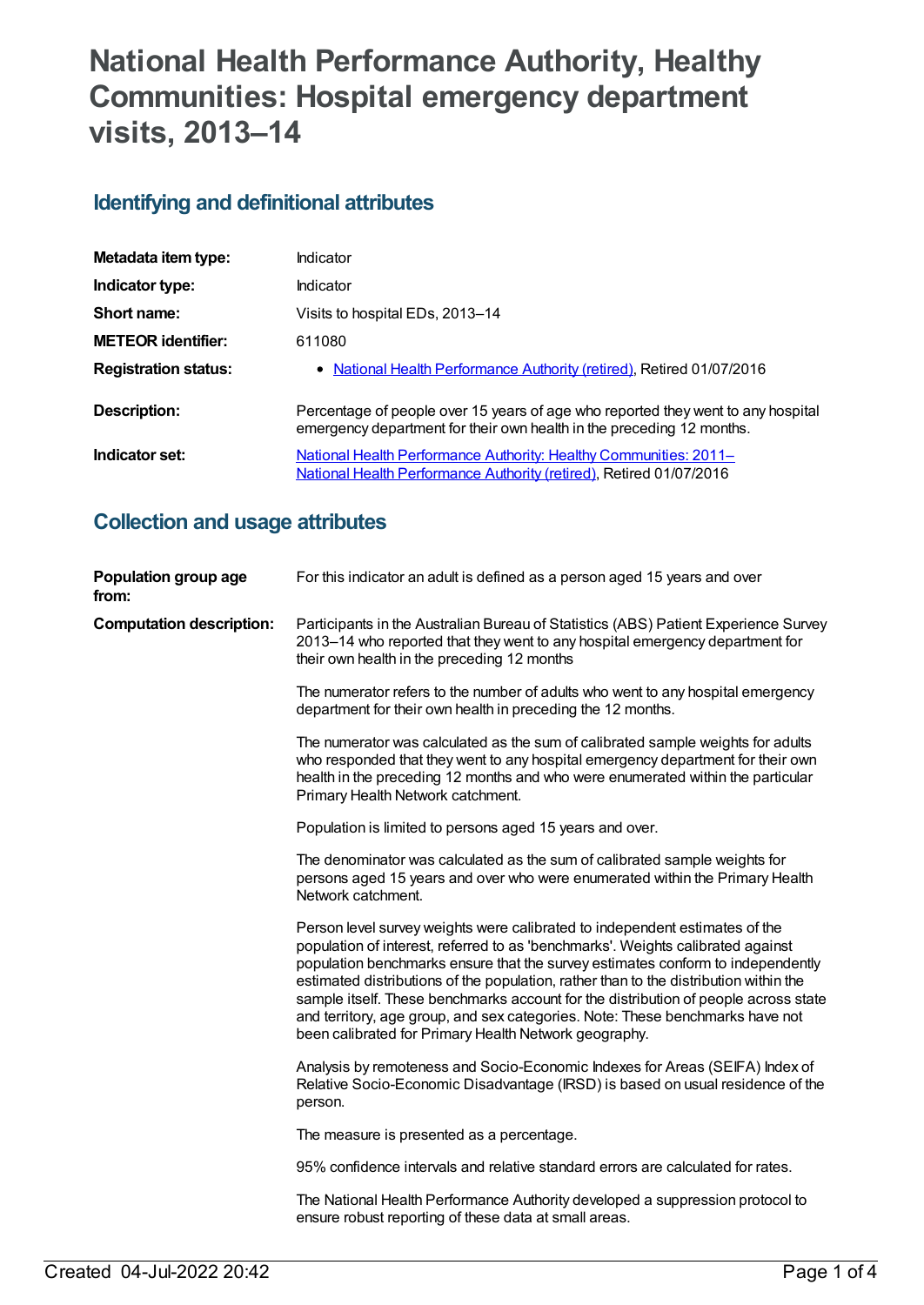|                                 | • These suppression rules are based on limits for Relative Standard Error <sup>1</sup> and<br>Confidence Interval width of 30%, with additional cross-validation for<br>estimates close to these limits, that is plus or minus 3% of the limits. If an<br>estimate was marginal <sup>2</sup> with respect to Relative Standard Error, the<br>Confidence Interval width was used as the deciding factor. If an estimate was<br>marginal <sup>2</sup> with respect to Confidence Interval width, then Relative Standard<br>Error is used as the deciding factor<br>• Data were supressed based on the following rules:<br>- Relative Standard Error of 33% or greater, or<br>- Confidence Interval (95%) width of 33% or greater, or<br>- Relative Standard Error between 27% and 33%, with significantly <sup>3</sup> wider<br>Confidence Interval width than the average for that indicator, or<br>- Confidence Interval width between 27% and 33%, with significantly <sup>3</sup> wider<br>Relative Standard Error than the average for that indicator. |
|---------------------------------|-----------------------------------------------------------------------------------------------------------------------------------------------------------------------------------------------------------------------------------------------------------------------------------------------------------------------------------------------------------------------------------------------------------------------------------------------------------------------------------------------------------------------------------------------------------------------------------------------------------------------------------------------------------------------------------------------------------------------------------------------------------------------------------------------------------------------------------------------------------------------------------------------------------------------------------------------------------------------------------------------------------------------------------------------------------|
|                                 | 1. For a dichotomous proportion, Relative Standard Error can be defined as the ratio of the standard<br>error and the minimum of the estimate and its complement (100%-estimate).                                                                                                                                                                                                                                                                                                                                                                                                                                                                                                                                                                                                                                                                                                                                                                                                                                                                         |
|                                 | 2. In this context, marginal is defined as within 10% of the 30% limit, or +/- 3%                                                                                                                                                                                                                                                                                                                                                                                                                                                                                                                                                                                                                                                                                                                                                                                                                                                                                                                                                                         |
|                                 | 3. In this context, statistical significance is defined as at least two standard deviations above<br>average.                                                                                                                                                                                                                                                                                                                                                                                                                                                                                                                                                                                                                                                                                                                                                                                                                                                                                                                                             |
|                                 | The ABS Patient Experience survey does not include individuals living in discrete<br>indigenous communities. As a result, estimates derived for Northern Territory may<br>not be adequately representative. Results for Northern Territory have been<br>excluded from the tables and maps on the www.MyHealthyCommunities.gov.au<br>website. Data for Northern Territory (excluding discrete indigenous communities)<br>are available in the excel downloads available via the<br>www.MyHealthyCommunities.gov.au website.                                                                                                                                                                                                                                                                                                                                                                                                                                                                                                                                |
| <b>Computation:</b>             | (Numerator + Denominator) x 100                                                                                                                                                                                                                                                                                                                                                                                                                                                                                                                                                                                                                                                                                                                                                                                                                                                                                                                                                                                                                           |
| <b>Numerator:</b>               | Number of persons aged 15 years and over who reported they went to any hospital                                                                                                                                                                                                                                                                                                                                                                                                                                                                                                                                                                                                                                                                                                                                                                                                                                                                                                                                                                           |
|                                 | emergency department for their own health in the preceding 12 months.                                                                                                                                                                                                                                                                                                                                                                                                                                                                                                                                                                                                                                                                                                                                                                                                                                                                                                                                                                                     |
| <b>Numerator data elements:</b> | Data Element / Data Set-                                                                                                                                                                                                                                                                                                                                                                                                                                                                                                                                                                                                                                                                                                                                                                                                                                                                                                                                                                                                                                  |
|                                 | Person-age, total years N[NN]                                                                                                                                                                                                                                                                                                                                                                                                                                                                                                                                                                                                                                                                                                                                                                                                                                                                                                                                                                                                                             |
|                                 | Data Source                                                                                                                                                                                                                                                                                                                                                                                                                                                                                                                                                                                                                                                                                                                                                                                                                                                                                                                                                                                                                                               |
|                                 | <b>ABS Patient Experience Survey (PEx)</b>                                                                                                                                                                                                                                                                                                                                                                                                                                                                                                                                                                                                                                                                                                                                                                                                                                                                                                                                                                                                                |
|                                 | Guide for use                                                                                                                                                                                                                                                                                                                                                                                                                                                                                                                                                                                                                                                                                                                                                                                                                                                                                                                                                                                                                                             |
|                                 | Data source type: Survey                                                                                                                                                                                                                                                                                                                                                                                                                                                                                                                                                                                                                                                                                                                                                                                                                                                                                                                                                                                                                                  |
|                                 | Data Element / Data Set-                                                                                                                                                                                                                                                                                                                                                                                                                                                                                                                                                                                                                                                                                                                                                                                                                                                                                                                                                                                                                                  |
|                                 | Person-self-reported visit to a hospital emergency department indicator.<br>yes/no code N                                                                                                                                                                                                                                                                                                                                                                                                                                                                                                                                                                                                                                                                                                                                                                                                                                                                                                                                                                 |
|                                 | Data Source                                                                                                                                                                                                                                                                                                                                                                                                                                                                                                                                                                                                                                                                                                                                                                                                                                                                                                                                                                                                                                               |
|                                 | <b>ABS Patient Experience Survey (PEx)</b>                                                                                                                                                                                                                                                                                                                                                                                                                                                                                                                                                                                                                                                                                                                                                                                                                                                                                                                                                                                                                |
|                                 | Guide for use                                                                                                                                                                                                                                                                                                                                                                                                                                                                                                                                                                                                                                                                                                                                                                                                                                                                                                                                                                                                                                             |
|                                 | Data source type: Survey                                                                                                                                                                                                                                                                                                                                                                                                                                                                                                                                                                                                                                                                                                                                                                                                                                                                                                                                                                                                                                  |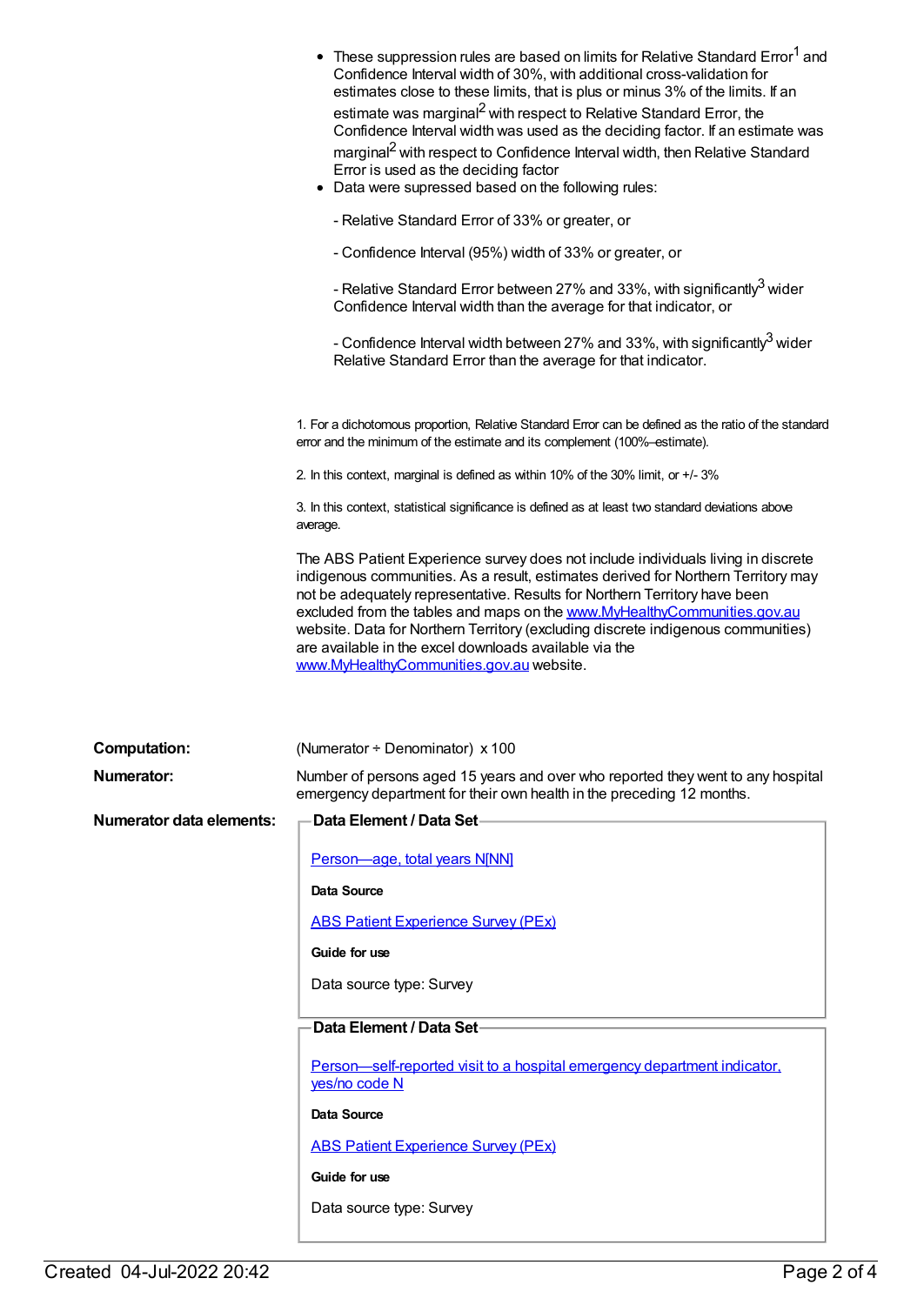| Denominator:                     | Total number of persons aged 15 years and over who were enumerated within the<br>Primary Health Network catchment. |
|----------------------------------|--------------------------------------------------------------------------------------------------------------------|
| Denominator data<br>elements:    | Data Element / Data Set-                                                                                           |
|                                  | Data Source                                                                                                        |
|                                  | <b>ABS Patient Experience Survey (PEx)</b>                                                                         |
|                                  | Guide for use                                                                                                      |
|                                  | Data source type: Survey                                                                                           |
| Disaggregation:                  | By Primary Health Network catchments.                                                                              |
| Disaggregation data<br>elements: | Data Element / Data Set-                                                                                           |
|                                  | Administrative health region-Primary Health Network identifier, code<br><b>AAANNN</b>                              |

# **Representational attributes**

| Percentage |
|------------|
| Real       |
| Person     |
| N[NN].N    |
|            |

# **Indicator conceptual framework**

| <b>Framework and</b> | <b>PAF-Equity of access</b> |
|----------------------|-----------------------------|
| dimensions:          |                             |

#### **Data source attributes**

| Data sources: | Data Source                                |
|---------------|--------------------------------------------|
|               | <b>ABS Patient Experience Survey (PEx)</b> |
|               | Frequency                                  |
|               | Annual                                     |
|               | Data custodian                             |
|               | <b>Australian Bureau of Statistics</b>     |

#### **Accountability attributes**

| <b>Reporting requirements:</b>                         | National Health Performance Authority - Performance and Accountability<br>Framework |
|--------------------------------------------------------|-------------------------------------------------------------------------------------|
| <b>Organisation responsible</b><br>for providing data: | <b>Australian Bureau of Statistics</b>                                              |
| <b>Accountability:</b>                                 | National Health Performance Authority                                               |
| Release date:                                          | 01/10/2015                                                                          |

#### **Source and reference attributes**

**Submitting organisation:** National Health Performance Authority